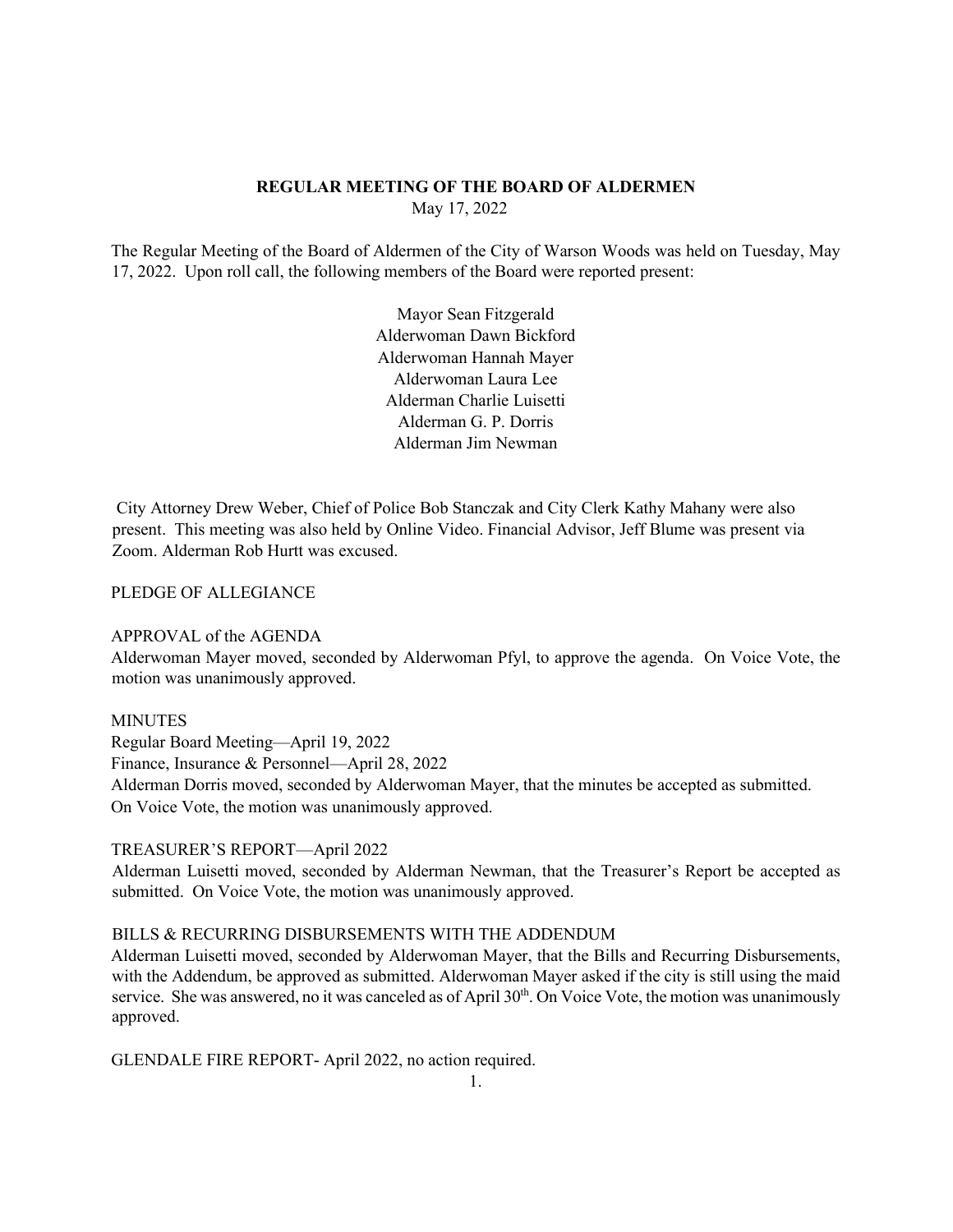WARSON WOODS POLICE REPORT – April 2022, Chief Stanczak informed everyone that there was a garage burglary, done by juvenile. A juvenile was assaulted and a weed eater was taken from a truck in front of the Ste. Gen property.

PETITIONS, REQUESTS AND COMPLAINTS—

The city does not keep verbatim minutes. Minutes are kept with speakers identified, topics discussed and action taken.

Tim Quinn, 517 Monaco Dr. Congratulated the newly elected Mayor and Board members and re-elected members. He also thanked everyone for their service to the community.

MISC. REPORTS.

COLLECTOR—Kathy Mahany, No report.

BUILDING COMMISSIONER—Ron Stuckel submitted no report.

PARK COMMISSIONER— No report.

CITY ENGINEER—Ron Stuckel submitted no report.

CITY ATTORNEY—Drew Weber discussed some changes that were mad by the Department of Alcohol, Tobacco & Firearms. He said he will draft an ordinance reflecting these changes. Next a discussion took place regarding regulating Food Trucks with both business and Liquor Licenses. He will draft an ordinance regarding Food Trucks for our June meeting.

Lastly, he mentioned that he has been asked to give a short training for the members of the Board of Aldermen and has agreed to do so. No date was set.

TREASURER—At this time the Financial Advisor, Jeff Blume, reported that the city has a healthy reserve at this time, \$2,000,000.00. and discussed the budget.

At this time Chief Stanczak informed everyone that the new police vehicle will not be delivered until September not June as expected. After a short discussion it was agreed to adjust next year's budget to accommodate the change. He went on to explain that the second Explorer will need to be ordered in November or December at the latest due to the long lag time to build the vehicle.

PUBLIC WORKS/PARKS-Alderman Newman, began by saying the fireplace needs a new fire box and he has gotten a bid of \$675. To replace it. Alderwoman Pfyl moved, seconded by Alderman Newman, to have the fireplace fixed for a cost of \$675.00. On Voice Vote, the motion was unanimously approved. He then said the wooden posts on the pavilion need staining again and he will find out who did it the last time and get a price quote.

At this time, he discussed the need to replace the bed of the F550 truck. A discussion followed with the outcome being he will get two more bids for the a replacement and come back to the board for approval to have it replaced.

Lastly, he stated that the Parks/Public Works Departments really needs part time help. Alderman Newman asked Alderwoman Mayer to post this in the newsletter. She agreed.

COMMUNICATIONS COMMITTEE—Alderwoman Hannah Mayer asked everyone for ideas for upcoming newsletters.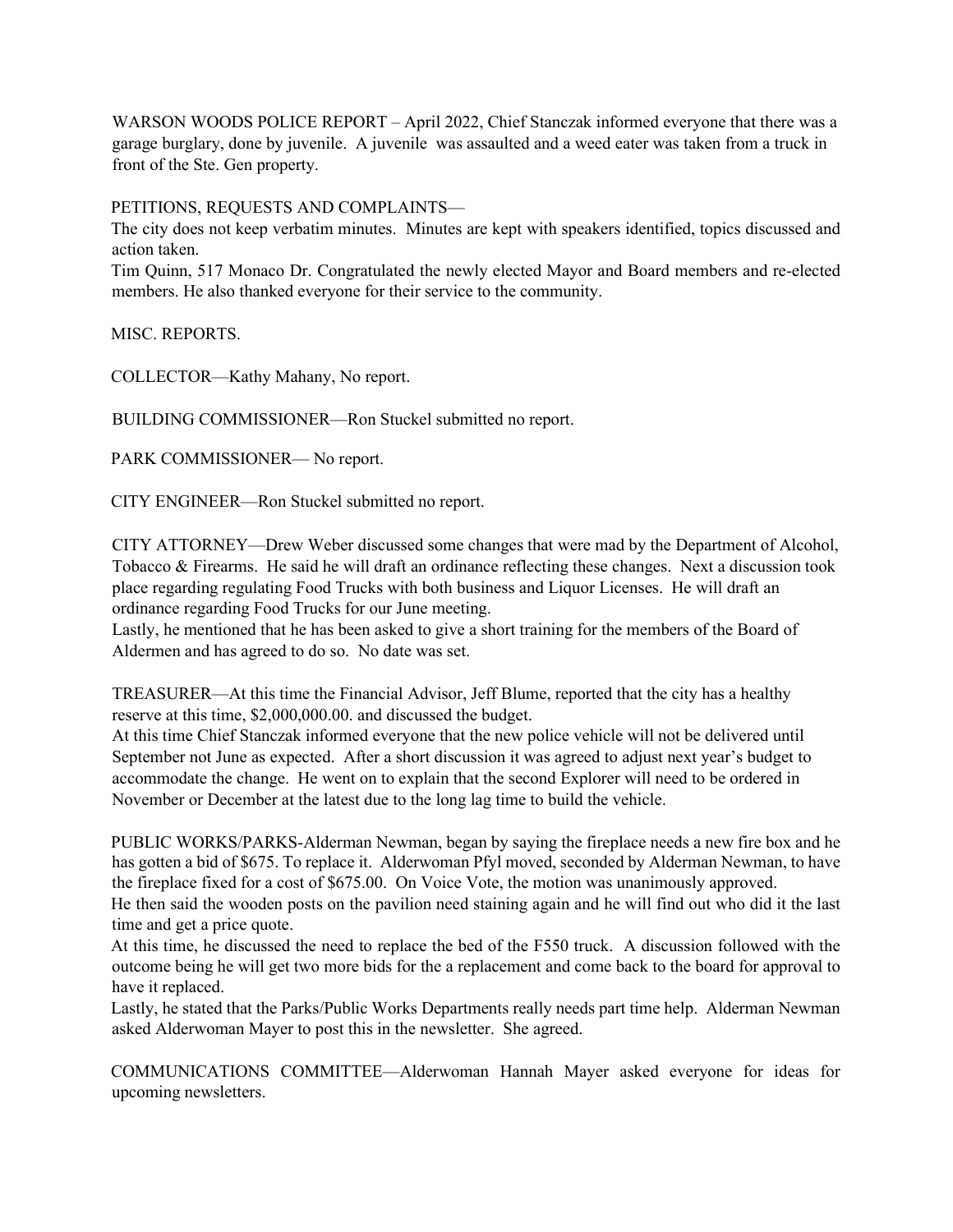MAYOR—Sean Fitzgerald thanked the Board for having nice, open conversation at the meeting this evening.

He then said he would like it if whomever sponsors a bill, if they would give a brief explanation of what the bill is about during the discussion portion of consideration. He said he thinks it will give more clarity as to what is going on during the meetings.

## OLD BUSINES

MISC. OLD BUSINESS—Nothing to report.

### NEW BUSINESS

- A. Resolution No. 05172022 Appointing Alderwoman Pfyl as Chairperson to the Parks and Beautification Committee. Alderwoman Mayer moved, seconded by Alderman Dorris, to appoint Alderwoman Pfyl as Chairperson to the Parks and Beautification Committee. On Voice Vote, the motion was unanimously approved.
- B. An Ordinance Establishing Minimum Regulations for Controlling Erosion and Sediment from Land Disturbance Activities at Construction Sites within the City of Warson Woods; Providing for the Issuance of Permits, Making Inspections, Collection of Permit and Inspection Fees, and Providing Penalties for the Violation Thereof; and Adopting the Land Disturbance Code of St. Louis County, Missouri as the Land Disturbance Code of the City of Warson Woods, Missouri. Bill No. 1714. After being read two times by title only, Alderman Newman moved, seconded by Alderwoman Mayer, that Bill No. 1714 becomes Ordinance No. 1655.

By Roll Call the Vote was as follows:

|          | Ayes | <b>Nays</b> | Abstain | Not Present  |
|----------|------|-------------|---------|--------------|
| Lee      | X    |             |         |              |
| Dorris   | Χ    |             |         |              |
| Hurtt    |      |             |         | $\mathbf{X}$ |
| Mayer    | Χ    |             |         |              |
| Pfyl-    | X    |             |         |              |
| Newman   | X    |             |         |              |
| Luisetti | X    |             |         |              |
| Bickford |      |             |         |              |
|          |      |             |         |              |

The Ordinance was announced passed 7-0.

C. An Ordinance Authorizing an Agreement with St. Louis County, Missouri for the Provision of Code Enforcements Services-Land Disturbance Code with St. Louis County, Missouri. Bill NO. 1715.

After being read two times by title only, Alderman Newman moved, seconded by Alderman Luisetti, that Bill No. 1715 becomes Ordinance No. 1656.

By Roll Call the Vote was as follows:

|          | Ayes | <b>Nays</b> | Abstain | Not Present |
|----------|------|-------------|---------|-------------|
| Bickford |      |             |         |             |
| Newman   |      |             |         |             |